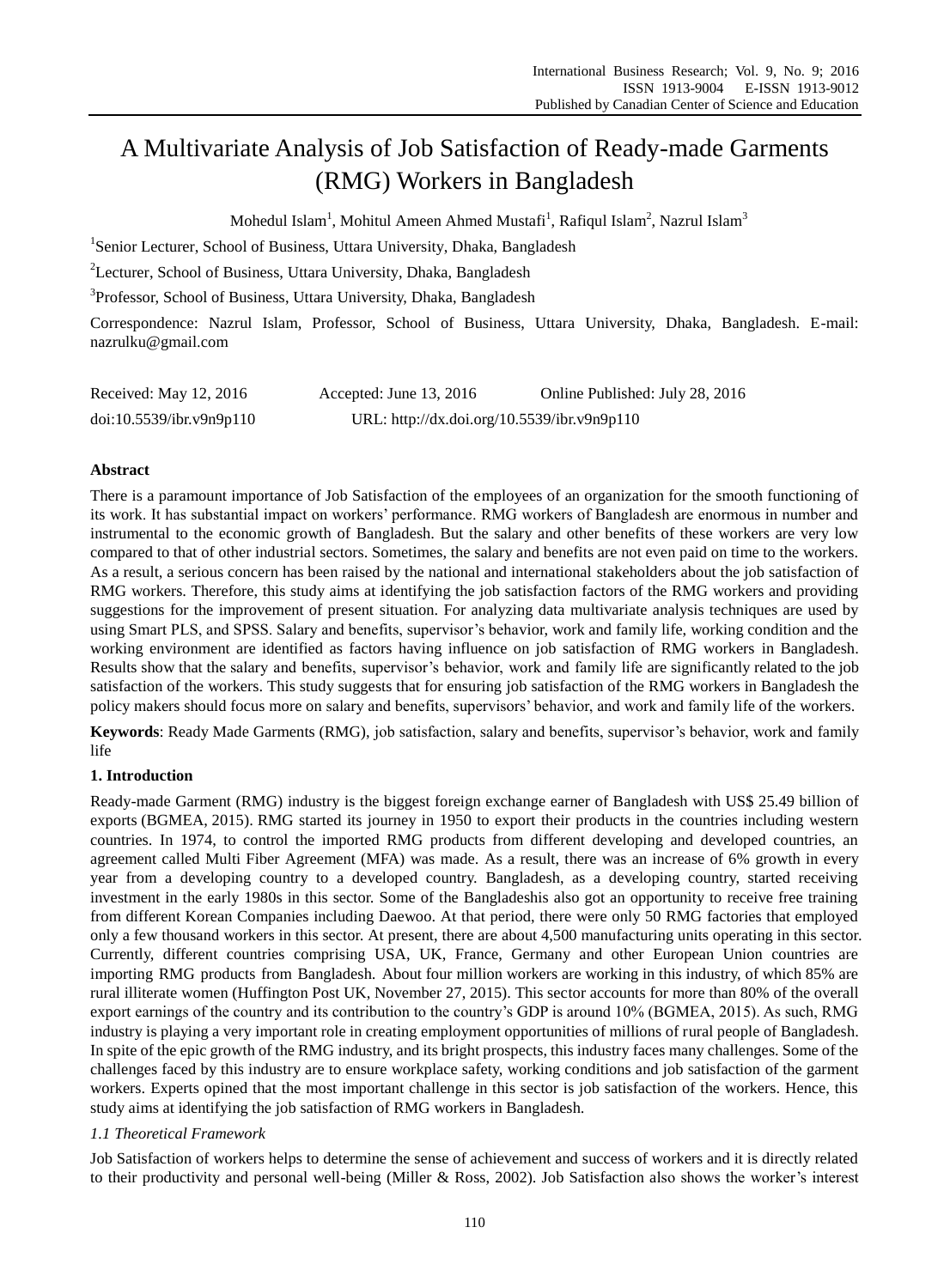and liking towards their work that applies to RMG sector of a Bangladesh (Spector, 1997).

It can also be defined as the workers overall effectiveness of mind attaining from the consent of all areas of their work (Hossan, et. al. 2012). It may be the evaluation between the workers' wants and their real gain. Contentment of the employees can be defensible as worker's all assessment of work as favorable or unfavorable (Locke, 1976). Employees' satisfaction is an expression which is sometimes used to explain the attitude of a worker towards the job and roles and responsibilities. Satisfied worker shows a positive attitude towards the work, on the other hand dissatisfied worker does not (Pushpakumari 2008). It is often related with employees' needs and worker's conditions too. Numerous classes of needs are concerned to the job satisfaction of the workers including physical, social and egoistic needs (Dubrin 2007). Satisfaction phase of workers toward their work differs with specific dimension of the work. It sometimes relies mostly on payment of their job (Shabnam and Sarker, 2012). Satisfaction towards their job can also be taken care of through the maternity benefit with full payment and healthcare facilities of the workers.

Bangladeshi people have a very low per capita income since it is a least developed country. Hence, salary can work as an important factor to improve the workers satisfaction and their productivity. But it is seen that when the workers are very dissatisfied with their salary, they are not satisfied with other benefit packages they have had (Zohir, 2007). Satisfaction towards job also relies on sufficient provident fund and encouraging financial benefits (Taylor, 2008). Garments Workers of garment sector in Bangladesh are satisfied with their overtime wages and other privileges but not with regular wages and promotion policy (Sadrul H., et. al. (2011). So, low compensation, irregularities in payment and low wage are the factors of the dissatisfaction of RMG workers in Bangladesh (Islam, M. S., Faruk, M. O., Khatun, R., and Esfaqur, M., 2014). Without their regular and full payment of salary or timely payment, workers' often become worried and get anxious regarding their future that ultimately results in low effectiveness and high dissatisfaction (ILO, 2005; Morshed, 2007).

It is found that financial factors like salary, bonus, incentives' and other financial benefits, like heath care, sick leaves, etc. can improve the workers satisfaction in RMG sector but other nonfinancial factors like work description, work orientation, unbiased evaluation of work performance, training, job security, efficient and supportive line manager, good working environment etc. can facilitate it further (Sarker, A. R., & Afroze, R., 2014). To balance work and family life, employers should concentrate on friends and family related benefits like annual picnic, transportation facilities for workers, daycare facilities, subsidized meal, and so on.

The male and female workers of garment industry in Bangladesh work about 12 hours a day and there is absence of leave facilities in Bangladesh. Although, the workers were paid for overtime on weekly holiday, no alternative holidays were given to the workers (Paul-Majumder and Begum 2000). Sometimes, they are found to work whole month at a stretch neglecting a single day off, in contravention of Factory Act 1965 which is applicable in Bangladesh, mentioning that no employee should work more than ten days consecutively without a break (Jamaly and Wickramanayake 1996; Ahmad 1996; and Hossain, et al. 1990)

Working condition has impact on job satisfaction of the RMG workers. It includes the space provided for workers, medical facilities, lighting, toilet facilities, and safety arrangements, such as, first aid boxes, etc. The underperformed working conditions have been aggravated by the building collapse like Rana Plaza accidents and outbreaks of fire at the Tazreen Garment in December 2012 (Miller 2012). Working conditions can influence job satisfaction since workers consider the comfortable physical working environment which results in more positive stage of job satisfaction of the workers (Robbins 2001).

Working hour is another factor concerned with job satisfaction of the workers of RMG sector in Bangladesh. Kumar (2006) focused on the facts that workers of garments sector are not satisfied with lengthy working hours, frequent consecutive shifting duty, individual risky working environment, very poor working conditions, low wage and discrimination at workplace. Nancy and Katherine (2002) identified that healthcare and disease, education, attachment with labor unions are important for the workers, Islam and Zahid (2012) found that the social status, overtime, savings, working hours, working rights and fringe benefits are the influencing factors for the job satisfaction of female garment workers in Bangladesh. Tiotangco and Nunag (2012) identified that food, water and sanitation, healthcare and disease, transportation, housing and accommodation and hygiene are the important factors for the workers for their socio-economic lives that are connected with the job satisfactions of the workers.

The quality of supervision has impact on the satisfaction of job of the workers in garment industry of Bangladesh. Supervision is another factor having a correlation between job and the satisfaction gained from it (Wright, et.al. 2003) There are many factors which have influence on the satisfaction of the workers among them five factors comprising supervision, relationship with coworkers, present pay, nature of work and opportunity for promotion that are directly related with job satisfaction (Smith, Kendall and Hulin, 1969). Sometimes workers level of satisfaction might be enhanced by ensuring the participations of workers in the decision making process (Gürbüz 2009).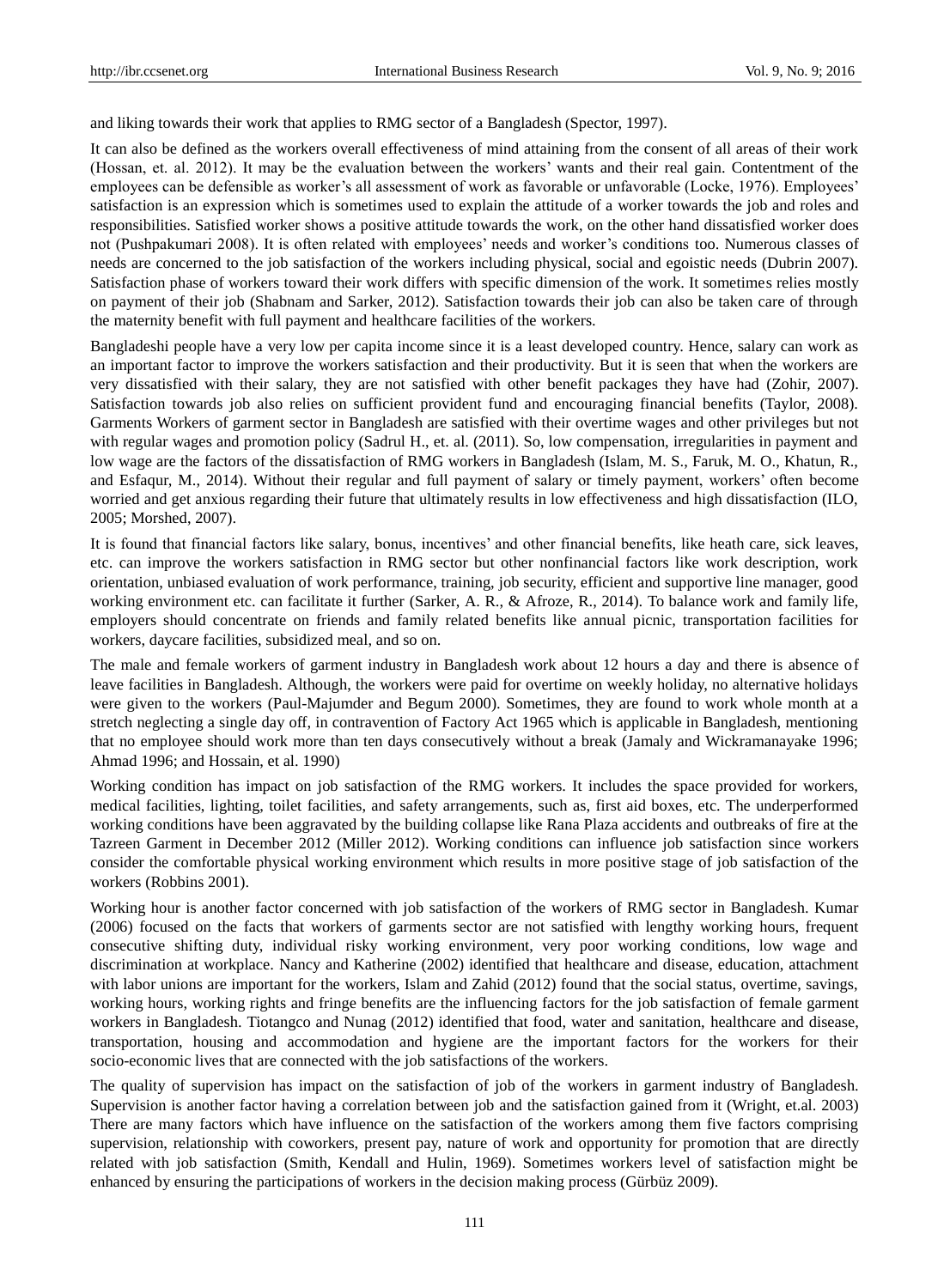Some negative factors like fear, discouragement, dissatisfaction, resentment and turnover among employees create negative feelings among the workers (Elangovan and Xie, 2000). When the supervisor guides the workers in a decent way, they are pleased, on the other hand, inadequate supervision may lead to the dissatisfaction of the workers, resulting high turnover (Marchington and Wilkinson, 2008).

Work-family balance is very important where the workers are equally engaged in and satisfied with his or her role regarding family and work (Greenhaus and colleagues 2003). Workers quality of work-life is dependent on different bonus packages including festival bonus, attendance bonus and wage increment of a worker (Zohir, 2007). Conflict between work and family act as a negative factor in case of satisfaction (Kossek and Ozeki 1998)

Expression of rights is another factor of job satisfaction of Bangladeshi RMG workers. Labor rights are usually overlooked in RMG industry of Bangladesh. Common problems and inadequate practices in this sector include the absence of trade unions, excessive work, informal recruitment, irregular payment, sudden termination, wage discrimination, and abusing child labor (Ahamed F., 2012).

Nature of work and overall comfort is very important for job satisfaction of RMG workers. If workers' find the work interesting, promotion process is smooth, his or her supervisor is cooperative, and co-workers are helpful, then a situational approach leads to predict workers satisfaction at work (Taylor, 2008). Improvement in RMG sector is not a single man task. Therefore, all the stakeholders including government, international community should work together for improving working conditions in the RMG sector in Bangladesh by establishing a HRM unit or Personnel Management unit in each RMG company (Ahamed, F., 2014). The factors related to job satisfaction of the ready-made garment workers identified by the scholars and researchers at different times are summed up in Figure 1.

# *1.2 Objectives of the Study*

The main objective of this study is to identify the factors of job satisfaction of RMG workers in Bangladesh. The specific objectives are:

(i) to identify the significant factors concerned with job satisfaction of RMG workers of Bangladesh

(ii) to analyze the factors that affect satisfaction of garments workers

(iii) to identify the relationships of the factors with the overall satisfaction of the RMG workers, and

(iv) to give some suggestions for the improvement of the satisfaction level of the workers in Bangladesh.

#### *1.3 Hypothesis of the Study*

To fulfill the objectives of this study, the following hypotheses have been constructed comprising the five important factors of job satisfaction of RMG workers in Bangladesh including salary and benefits, supervisor's behavior, work and family life, working condition and working environment.

H01: Salary and Benefits has no significant impact on the overall Job Satisfaction of RMG workers.

 $H<sub>02</sub>$ : Supervisor's Behavior has no significant impact on the overall Job Satisfaction of RMG workers.

H03: Work and Family Life has no significant impact on the overall Job Satisfaction of RMG workers.

H04: Working Condition has no significant impact on the overall Job Satisfaction of RMG workers.

H05: Working Environment has no significant impact on the overall Job Satisfaction of RMG workers.

# **2. Methodology**

This is an empirical study for the identification of the job satisfaction factors of RMG workers of Bangladesh. For data collection structured questionnaire with 5-point scale was used. Convenience sampling method was used for the selection. After data collection, unusual data like incomplete and biased or abnormally answered data were avoided thorough scrutinizing process. By using SPSS software, the reliability of 37 items used in the questionnaire has been tested and the Alpha Coefficient was identified as 0.746 which is at the acceptable limit as per Nunnally (1967 and 1970). To analyze data both descriptive and inferential statistics were used. A multivariate analysis technique like Partial Least Square (PLS) was used to identify the significant job satisfaction factors from the factors identified through factor analysis. The theoretical framework of job satisfaction of RMG workers of Bangladesh is shown in Figure 2.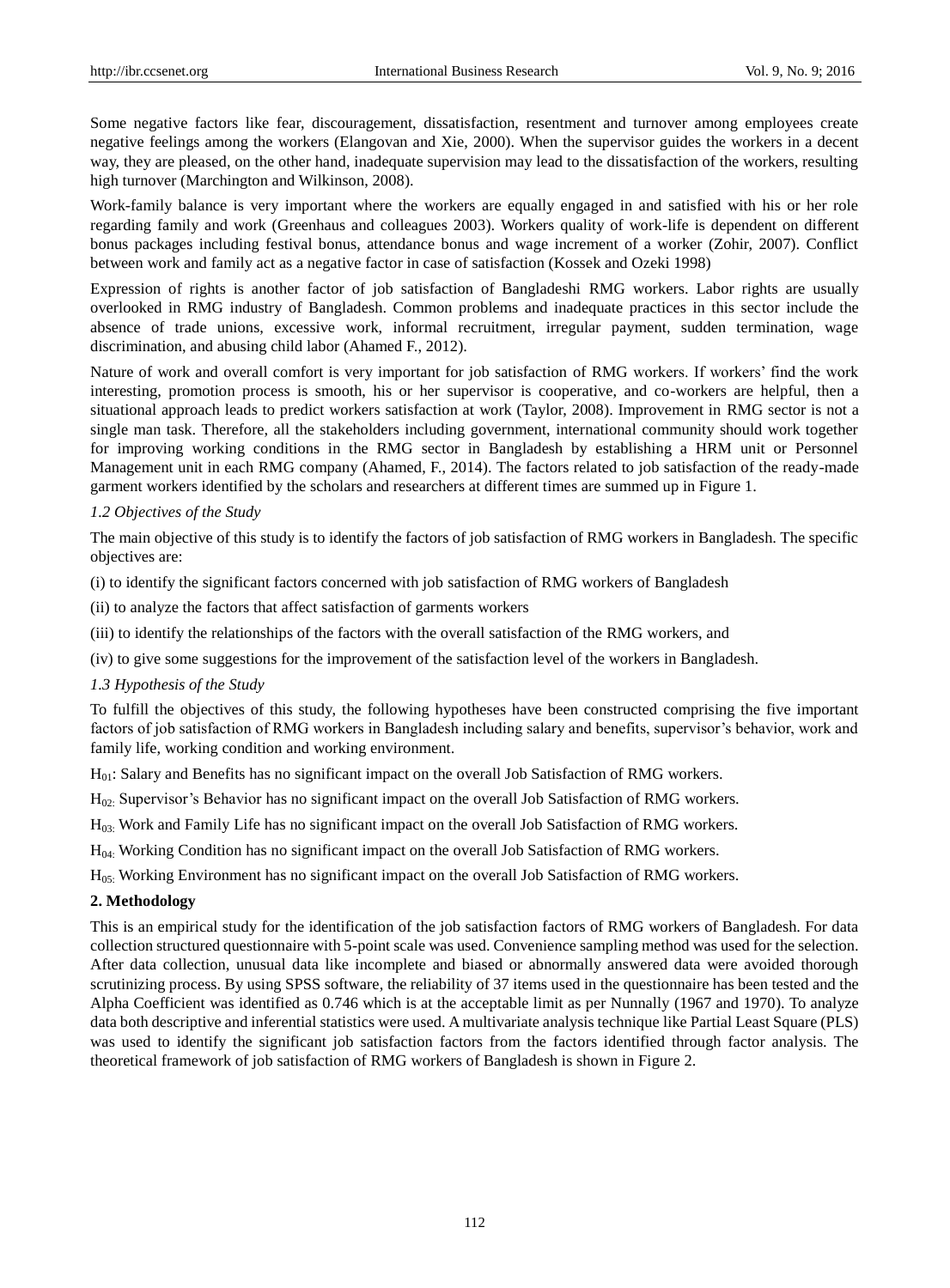

Figure 1. Theoretical Framework of Job satisfaction of RMG workers of Bangladesh

# *2.1 Data*

Relevant data for this study were collected from both primary and secondary sources. Primary data were collected from the interview of 455 workers from 43 leading garment companies located in Dhaka, Savar and Gazipur districts of Bangladesh. The secondary data were collected from the journals, periodicals, annual reports of BGMEA, research monographs, BGMEA website, etc. Both qualitative and quantitative data were gathered for the research.

# *2.2 Population*

In this research study, there were an estimate of 4.2 million garment workers working in 4,500 factories (Islam & Chowdhury, 2014) and thus it is taken as population.

# *2.3 Sampling Technique*

This study used simple random sampling method for collecting sample respondents. Slovin's formula was used to justify the number of sample size.

$$
n = \frac{N}{1 + N(e)^2}
$$

Where  $n =$  Number of samples,  $N =$  Total population, and  $e =$  Error tolerance. Here,  $N = 42, 00,000$  RMG workers (4.2) Millions).  $e = .05$ 

#### *2.4 Sample*

The sample of the study consisted of workers from 43 selected garment factories situated in and around Dhaka city, Savar and Gazipur district. 455 workers were surveyed of which 51.2% were female and 48.8 % were male. Workers of different age groups were chosen. The minimum age of the respondents is 15 and maximum is 55. Sample distribution of the study has been shown in Table 1.

Table 1. Distribution of Sampled Workers of RMG Companies in Bangladesh

| Categories of the Companies | Sample Respondents (Workers) |  |
|-----------------------------|------------------------------|--|
| Below 5,000 workers         | 255                          |  |
| 5,00 to 10,000 workers      | 133                          |  |
| Above 10,000 workers        | 67                           |  |
| Total                       | 455                          |  |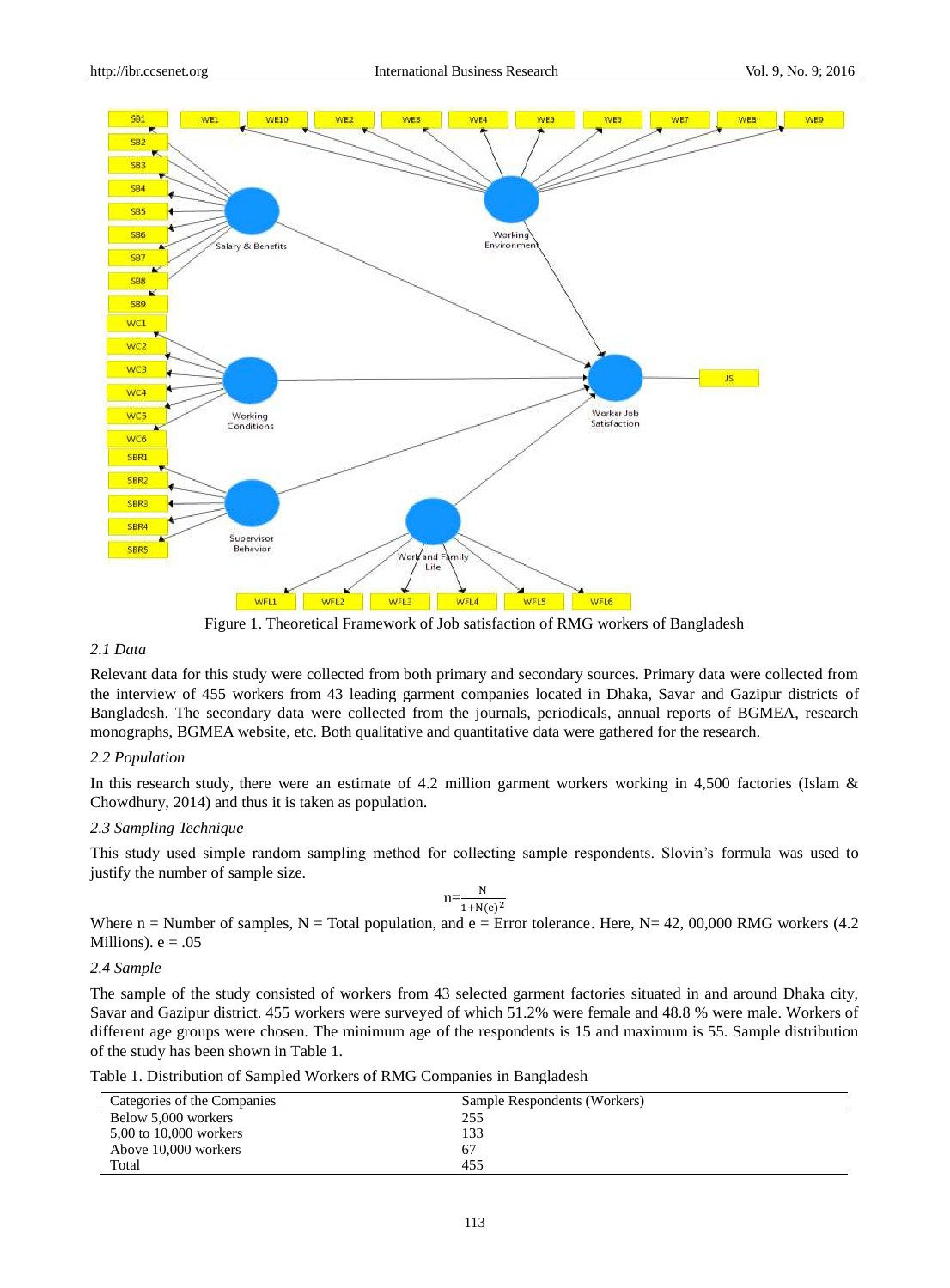### *2.5 Sample Selection*

Data were collected from a range of 8-15 workers from each RMG factory. A close-ended structured questionnaire with 37 items in the questionnaire has been used for data collection. Workers from four departments: cutting, sewing, finishing and packaging were chosen for data collection. The following is a table showing the number of sampled worker taken from different departments of the companies under study (Table 2).

|       |           | Frequency | Percent | Valid Percent | <b>Cumulative Percent</b> |
|-------|-----------|-----------|---------|---------------|---------------------------|
|       | Cutting   | 83        | 18.2    | 18.2          | 18.2                      |
| Valid | Finishing | 99        | 21.8    | 21.8          | 40.0                      |
|       | Packaging | 34        | 7.5     | 7.5           | 47.5                      |
|       | Sewing    | 239       | 52.5    | 52.5          | 100.0                     |
|       | Total     | 455       | 100.0   | 100.0         |                           |

Table 2. Department-wise Sample Distribution of RMG workers in Bangladesh

#### *2.6 Statistical Techniques Used*

Both descriptive and inferential statistics were used to analyze the data. Inferential statistics like Factor Analysis (FA) was used to separate the factors related to job satisfaction of the ready-made garment workers of Bangladesh. Partial Least Square (PLS) method was used to identify the significant factors from the factors identified through factor analysis.

#### *2.7 Convergent Validity*

Whenever many items are utilized to measure single construct, the item (indicator) convergent validity should be one of the main concerns to the researcher. In this article, the model was tested for convergent validity to measure the extent to which different items are in agreement (Kinnon, 2008). When all the factor loadings for the items used in the same construct are statistically significant, convergent validity is tested (Anderson and Gerbing 1988). In addition, it could also be accessed through factor loadings, composite reliability and the average variance extracted (Hair *et al*. 1998). The findings of the model used in this study (Table 3) show that the factor loadings for all items exceeded the recommended value of 0.50 (Hair *et al*. 1998). Composite reliability (CR) values in this study are ranged from 0.720 to 0.833 which exceeded the acceptable value of 0.70 (Hair *et al*. 1998).

#### *2.8 Discriminant Validity*

The discriminant validity indicates the degree to which variables of a given model vary from variables of other variables in the same model (MacKinnon, 2008). To conduct PLS analysis, the important thing for discriminant validity is its construct share more difference with its variables than that of other constructs in a specific model (Hulland, 1999). In this study the discriminant validity of the instrument has been tested. It has been evaluated by examining the correlations between the measures of potentially overlapping constructs. Factors loads are stronger on their own constructs in the model and the square root of the average variance extracted for each construct is greater than the levels of correlations involving the construct (Fornell and Larcker, 1981). The square root of the average variance extracted for each construct is greater than the items on off-diagonal in their corresponding row and column, thus, indicating the adequate discriminant validity (Table 3). The inter-construct correlations demonstrate that every construct shares greater variance values with its own measures than with other measures. In fine, the model confirmed adequate convergent validity and discriminant validity.

#### *2.9 Average Variance Extracted*

All values of the Average Variance Extracted (AVE) that deals the variance captured by the indicators relative to measurement error were greater than 0.50 which indicate acceptability of the constructs (Fornell & Larcker, 1981; Henseler, Ringle, & Sinkovics, 2009). Table 3 shows that these indicators satisfied the convergent validity of the constructs.

# *2.10 Test of Reliability*

To analyze the reliability (internal consistency) of the variables, this study used the Cronbach's alpha coefficient and composite reliability (CR) value. Table 3 shows all Cronbach's alpha values are above 0.60 cut-off values as suggested by Nunnally and Berstein (1978). Standardized Cronbach's alpha formula is given below.

$$
\alpha = \frac{N.\,\bar{C}}{\bar{V} + (N-1).\,\bar{C}}
$$

Here, N is equal to the number of items, C-bar is the average inter-item covariance among the items, and V-bar equals the average variance.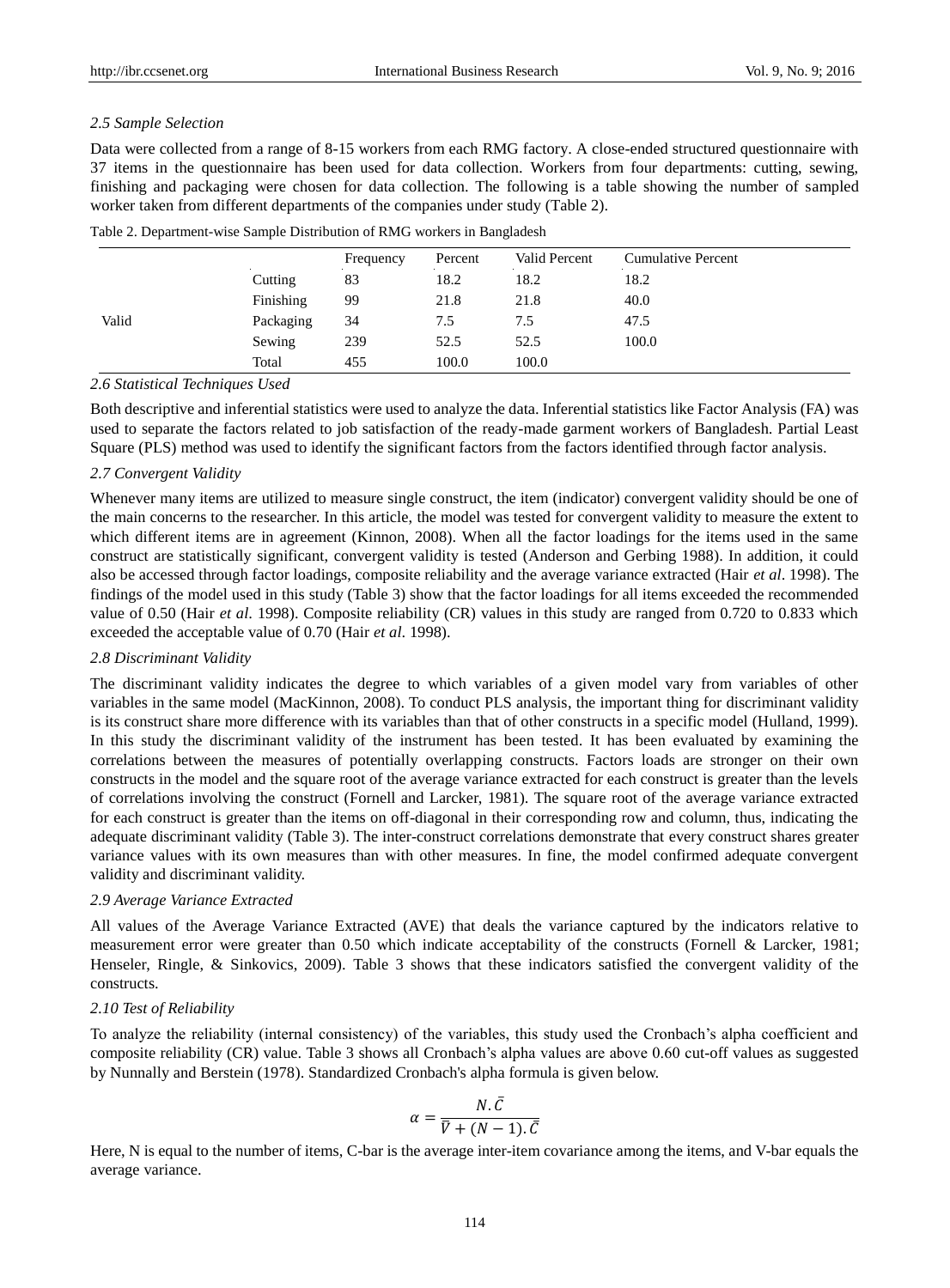# *2.11 Coefficient of Determination*

The reliability also finds that the coefficient of determination (R square) is 0.366 for the dependent variable i.e., workers' job satisfaction (Table 3). This means that the five independent variables are Salary and Benefits, Supervisor's Behavior, Work and Family Life, Working Condition and Working Environment moderately explain 36.6% of the variance in workers' job satisfaction.

Table 3. Results of Reliability Test

|                            | Average         | Variance | Composite   | Cronbach's | Discriminate |
|----------------------------|-----------------|----------|-------------|------------|--------------|
|                            | Extracted (AVE) |          | Reliability | Alpha      | Validity     |
| Salary and Benefits        | 0.502           |          | 0.833       | 0.757      | 0.708        |
| Supervisor's Behavior      | 0.537           |          | 0.772       | 0.596      | 0.733        |
| Work and Family Life       | 0.540           |          | 0.720       | 0.620      | 0.680        |
| <b>Working Condition</b>   | 0.674           |          | 0.805       | 0.617      | 0.821        |
| <b>Working Environment</b> | 0.586           |          | 0.807       | 0.634      | 0.766        |
| R Square                   | 0.366           |          |             |            |              |
| <b>Adjusted R Square</b>   | 0.359           |          |             |            |              |

Note: AVE>0.50(Fornell & Larcker, 1981; Henseler, Ringle, & Sinkovics, 2009), Composite Reliability>0.70(Hair *et al*. 1998), Cronbach's alpha>0.60(Nunnally and Berstein , 1978)

Generally, a global fit measure (GOF) was conducted for path modeling. It is defined as the geometric mean of average communality and average  $R^2$  (especially endogenous variables) (Chin, 2010) (see the formula below). In this study, GOF value was 0.46 ( $R^2$  = 0.366, average AVE = 0.5674 for overall workers' job satisfaction). So, the value of GOF exceeded the largest cut-off value (0.46) and it was indicated that the proposed model of this study had better explaining power than that based on the recommended value of GOF small= 0.1, GOF medium= 0.25, and GOF large= 0.36 (Akter et al., 2011).

$$
GOF=\sqrt{AVE \times R^2}
$$

# **3. Results**

# *3.1 Results of Factor Analysis*

A survey on a total of 455 respondents was conducted. Exploratory Factor Analysis was used in analyzing the data which is a widely utilized and broadly applied statistical technique in social science. The factor analysis technique has been applied to identify the factors that affect the job satisfaction of readymade garment workers in Bangladesh. A total of 37 variables were identified for job satisfaction of workers through literature review. The variables were categorized into five factors which have found from rotated factor matrix (Table 4).The factors are named as (i) Salary and Other Benefits, (ii) Supervisor's Behavior, (iii) Work and Family Life, (iv) Working Condition, and (v) Working Environment.

#### 3.1.1 Salary and Benefits

This factor includes variables like amount of salary, medical facilities, first aid facilities, paid vacation time/sick leave, maternity leave with benefits which are the major components of salary and benefits. It is the most important factor concerned with job satisfaction of RMG workers of Bangladesh as it contains highest eigenvalue.

#### 3.1.2 Supervisor's Behavior

The second important factor of job satisfaction is supervisor's behavior that included variables like freedom to express my opinion, behavior of supervisor, good working relationship with supervisor are found to be the major components of Supervisor's Behavior.

# 3.1.3 Work and Family Life

The third important job satisfaction factor is work and family balance that included variables like good working relationship with colleagues, happiness with job, spouse employment option are the major components of work and family life.

# 3.1.4 Working Condition

This factor includes variables like bonus to the workers, flexibility in work scheduling which are the major components of Working Condition.

#### 3.1.5 Working Environment

This factor includes variables like fire protection facilities**,** adequate spaces at workplace, chaos and confusion of company as major components of working environment.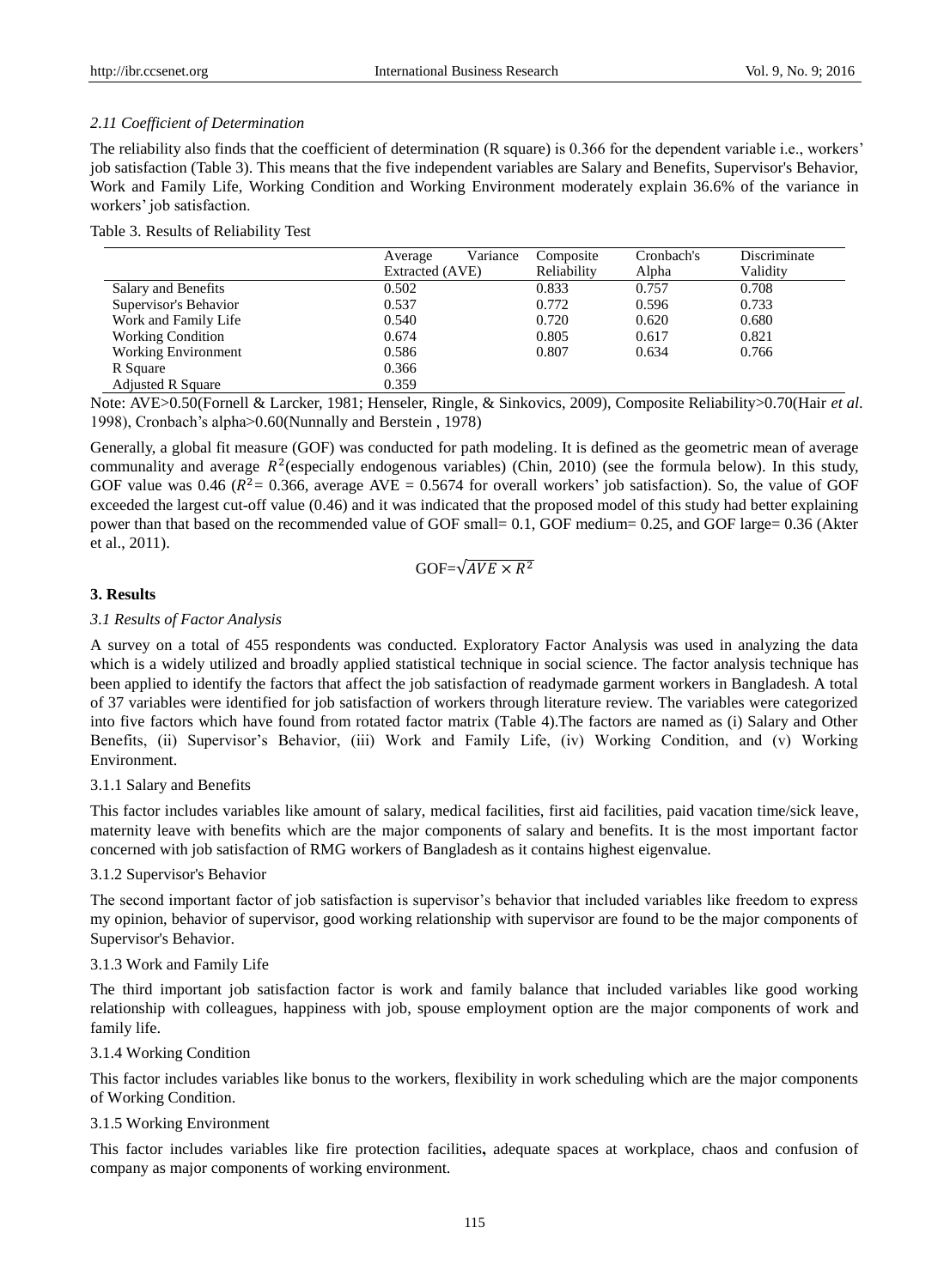|                                           | Salary and<br><b>Benefits</b> | Supervisor's<br><b>Behavior</b> | Work and<br>Family<br>Life | Working<br>Condition | Working<br>Environment |
|-------------------------------------------|-------------------------------|---------------------------------|----------------------------|----------------------|------------------------|
| Salary                                    | 0.681                         |                                 |                            |                      |                        |
| <b>Adequate Medical Facilities</b>        | 0.746                         |                                 |                            |                      |                        |
| <b>Attractive First Aid Facilities</b>    | 0.731                         |                                 |                            |                      |                        |
| Paid vacation or sick Leave               | 0.758                         |                                 |                            |                      |                        |
| <b>Adequate Maternity Leave</b>           | 0.615                         |                                 |                            |                      |                        |
| Freedom of Expressing Opinion             |                               | 0.605                           |                            |                      |                        |
| Behavior of the Supervisor                |                               | 0.688                           |                            |                      |                        |
| Good working relationship with supervisor |                               | 0.878                           |                            |                      |                        |
| Relationship with colleague               |                               |                                 | 0.685                      |                      |                        |
| Happiness towards jobs                    |                               |                                 | 0.660                      |                      |                        |
| Spouse Employment                         |                               |                                 | 0.694                      |                      |                        |
| <b>Bonus</b>                              |                               |                                 |                            | 0.807                |                        |
| Flexible Work Schedule                    |                               |                                 |                            | 0.835                |                        |
| <b>Fire Protection Facilities</b>         |                               |                                 |                            |                      | 0.848                  |
| Adequate Spaces at Workplace              |                               |                                 |                            |                      | 0.818                  |
| No Chaos and Confusion                    |                               |                                 |                            |                      | 0.609                  |

# Table 4. Job Satisfaction Factors of RMG Workers in Bangladesh

*3.2 Results of Multivariate Analysis - Pertial Least Square (PLS)*

A multivariate analysis technique, by using 'SmartPLS', was used to identify the significant job satisfaction factors from the factors identified through factor analysis. Path Diagram of Job satisfaction of RMG workers of Bangladesh suggested that the salary and benefits (0.368) has the strongest effect on worker job satisfaction. The hypothesized path relationship between salary and benefits and workers' job satisfaction is highly significant at 1% level of significance. The hypothesized path relationship between Supervisor's Behavior and workers' job satisfaction is statistically significant at 5% level of significance. The hypothesized path relationship between Work and Family Life and workers' job satisfaction is highly significant at 1% level of significance. On the other hand, the Working Condition and Working Environment are not significantly related to the workers' job satisfaction (Figure 2).



Figure 2. Relative Importance of the Job Satisfaction Factors and their Relationship with Overall Job Satisfaction of RMG Workers

The analysis also shows relationships of the variables constituted the job satisfaction factors and their relative importance and relationships with the factors and the overall job satisfaction of the RMG workers of Bangladesh (Figure 2).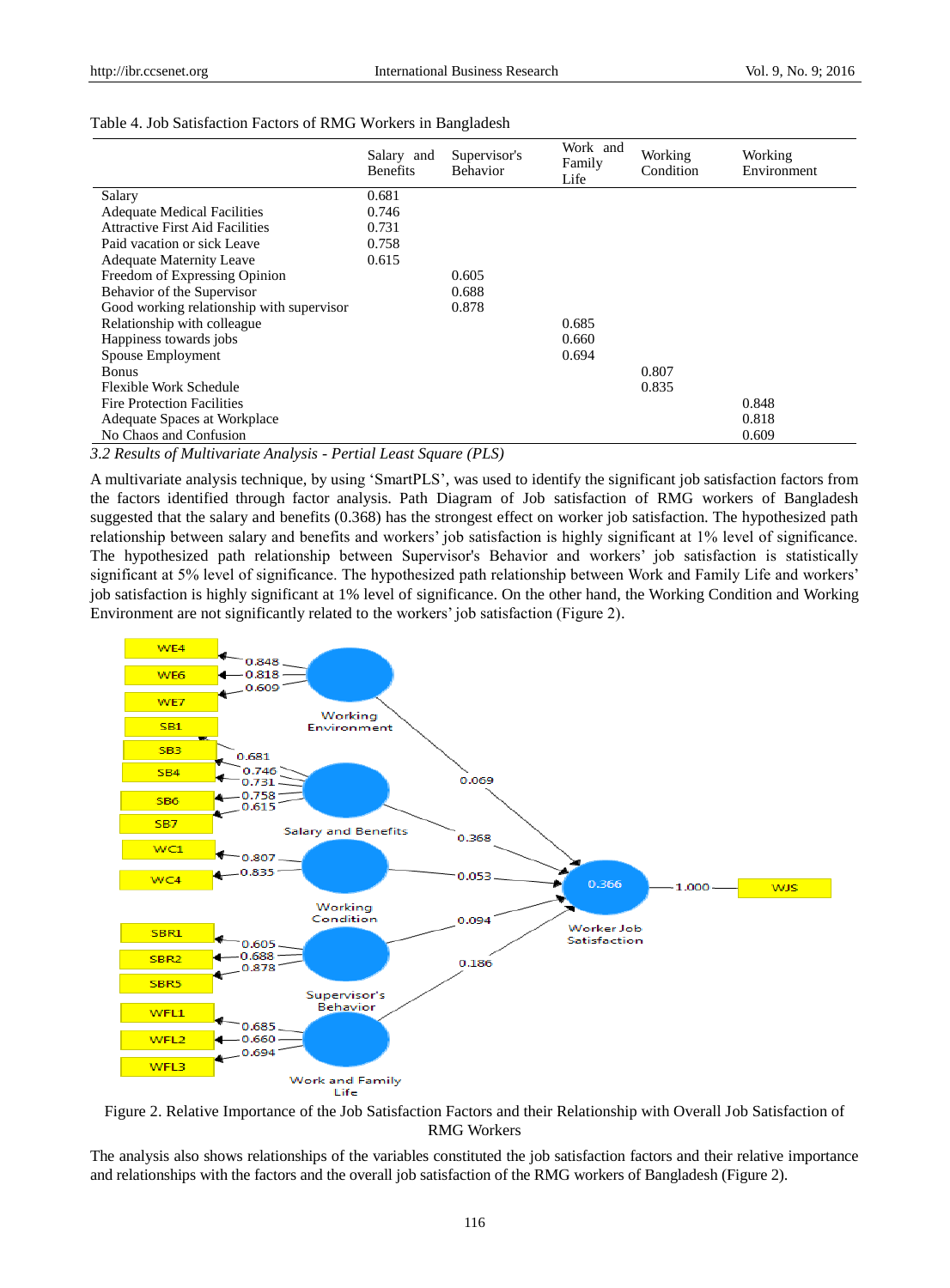The path coefficients of the factors concerned with job satisfaction of RMG workers show that salary and benefits is the most important factor of job satisfaction (0.368) followed by work and family life (0.186), supervisor's behavior (0.094), working environment (0.069) and working condition (0.053) (Table 5).

| Table 5. Path Coefficient of the Job Satisfaction Factors of RMG Workers |
|--------------------------------------------------------------------------|
|--------------------------------------------------------------------------|

|                            | Path Coefficient | t-value | p-value | Supported | Collinearity Statistic (VIF) |
|----------------------------|------------------|---------|---------|-----------|------------------------------|
| Salary and Benefits        | 0.368            | 8.407   | 0.000   | Yes       | 1.570                        |
| Supervisor's Behavior      | 0.094            | 2.162   | 0.031   | Yes       | 1.263                        |
| Work and Family Life       | 0.186            | 3.249   | 0.001   | Yes       | 1.580                        |
| <b>Working Condition</b>   | 0.053            | 0.950   | 0.343   | No        | 1.790                        |
| <b>Working Environment</b> | 0.069            | 1.133   | 0.258   | No        | 2.040                        |

Note: When VIF <3, it indicates there is no multi Co-linearity problem.

|  | Table 6. T-Statistics of Outer Loading |  |  |
|--|----------------------------------------|--|--|
|--|----------------------------------------|--|--|

|                                        | Salary<br>and   | Supervisor's    | Work<br>and | Working   | Working     |
|----------------------------------------|-----------------|-----------------|-------------|-----------|-------------|
|                                        | <b>Benefits</b> | <b>Behavior</b> | Family Life | Condition | Environment |
| Salary                                 | 21.601          |                 |             |           |             |
| <b>Adequate Medical Facilities</b>     | 23.222          |                 |             |           |             |
| <b>Attractive First Aid Facilities</b> | 24.091          |                 |             |           |             |
| Paid vacation or sick Leave            | 29.454          |                 |             |           |             |
| <b>Adequate Maternity Leave</b>        | 12.976          |                 |             |           |             |
| Freedom of Expressing Opinion          |                 | 8.436           |             |           |             |
| Behavior of the Supervisor             |                 | 10.954          |             |           |             |
| Good working relationship<br>with      |                 | 24.095          |             |           |             |
| supervisor                             |                 |                 |             |           |             |
| Relationship with colleague            |                 |                 | 12.050      |           |             |
| Happiness towards jobs                 |                 |                 | 9.298       |           |             |
| Spouse Employment                      |                 |                 | 12.415      |           |             |
| <b>Bonus</b>                           |                 |                 |             | 20.202    |             |
| Flexible Work Schedule                 |                 |                 |             | 24.256    |             |
| <b>Fire Protection Facilities</b>      |                 |                 |             |           | 38.318      |
| Adequate Spaces at Workplace           |                 |                 |             |           | 26.360      |
| No Chaos and Confusion                 |                 |                 |             |           | 10.543      |

Table 6 shows that all of the T-Statistic are larger than 1.96 at 5% level of significance, that means the outer model loadings are highly significant. So, our SEM model is accepted in this study.

Table 6 shows that T-values of outer loading are significant at 5% level of significance. The hypothesis testing was carried out by examining the path coefficients (beta) between latent constructs and their significance. To test the significance of the path coefficients the bootstrapping technique was utilized with a re-sampling of 500 (e.g., Bradley et al., 2012). The  $R^2$  value of endogenous latent construct illustrates the predictive relevance of the model. Table 7 presents the results of hypothesis testing. The findings show that the hypotheses  $H_1$ ,  $H_2$ ,  $H_3$ , were rejected on the basis t-values which is higher than 3.3 at the 0.1% level of significance. But  $H_4$ , and  $H_5$  were not rejected the null hypothesis on the basis of t-values which is not more than 1.96 at the 5% level of significance.

Table 7 reflects the determination of the respective hypotheses. This is visually depicted in the conceptual model in Figure 2. The discussion, below, considers the outcome of each hypothesis in turn.

Table 7. Outcome of Hypothesized Relationships

|                | Null Hypothesis                                                                             | Accepted/ |
|----------------|---------------------------------------------------------------------------------------------|-----------|
|                |                                                                                             | Rejected  |
| $H_1$          | Salary and Benefits has no significant impact on overall Job Satisfaction of RMG workers.   | Rejected  |
| H <sub>2</sub> | Supervisor's Behavior has no significant impact on overall Job Satisfaction of RMG workers. | Rejected  |
| H <sub>3</sub> | Work and Family Life has no significant impact on overall Job Satisfaction of RMG workers.  | Rejected  |
| $\rm{H}_{4}$   | Working Condition has no significant impact on overall Job Satisfaction of RMG workers.     | Accepted  |
| H٢             | Working Environment has no significant impact on overall Job Satisfaction of RMG workers.   | Accepted  |

# **4. Discussions**

In this study, five important factors have been identified through factor analysis for job satisfaction of ready-made garment workers of Bangladesh. But all the factors are not equally important for job satisfaction. Sarkeret. et.al., (2014) mentioned that workers satisfaction in RMG sector is not only dependent on financial factors like salary, bonus, incentives healthcare, sick leaves, etc., but also dependent on some nonfinancial factors like work description, work orientation, unbiased evaluation of work performance, training, job security, efficient and supportive line manager, good working environment etc. Another author Smith, et. al., (1969) stated that there are five factors that have direct impact on satisfaction of workers i.e. supervision, relationship with coworkers, present pay, nature of work and opportunity for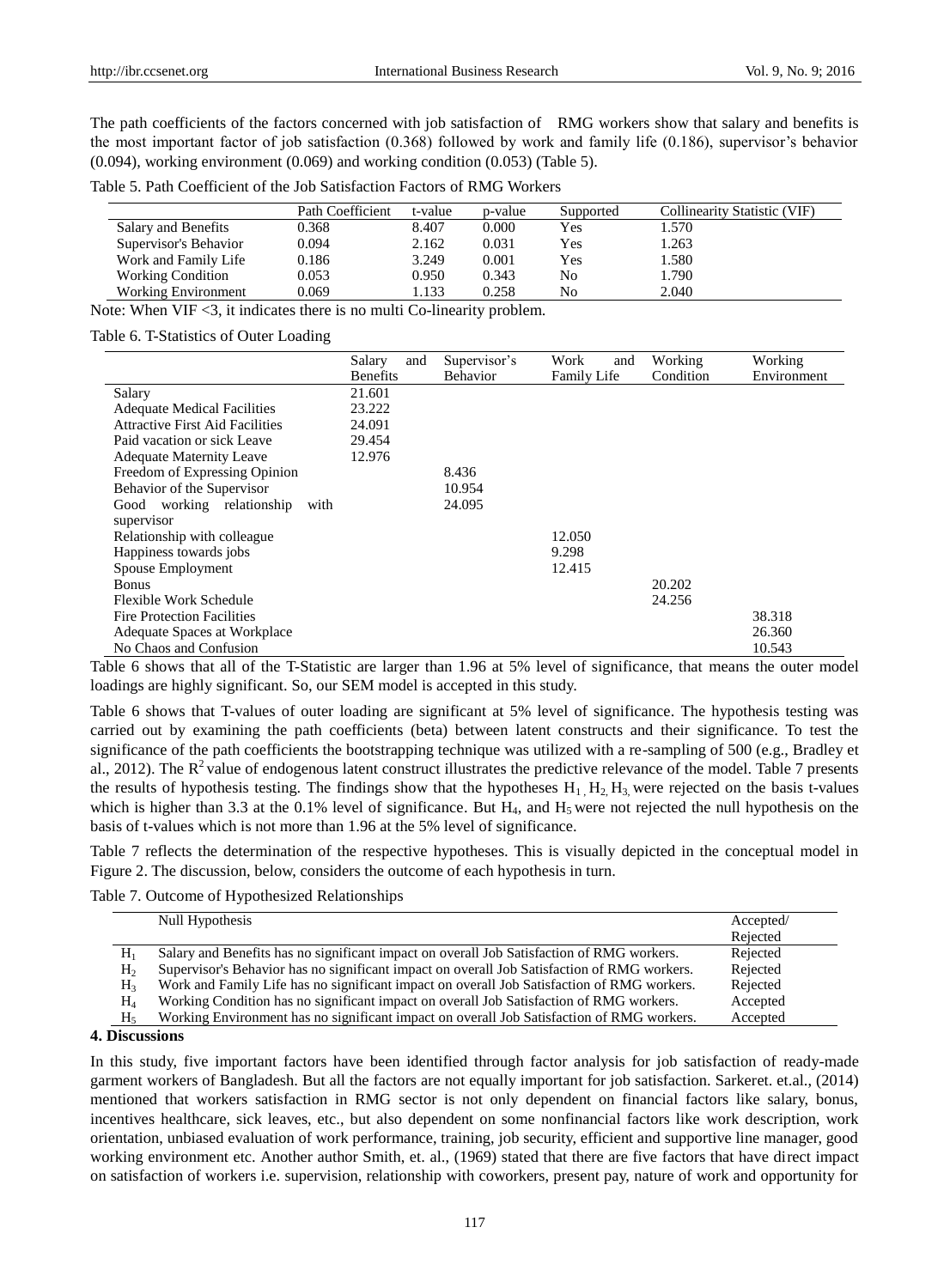promotion. Compared to previous literature, the study has concluded that some of the factors like salary and benefits, supervisors' behavior, work and family life are the most influential factors for employees' job satisfaction while working environment and working condition are found to be less important factors for job satisfaction of RMG workers in Bangladesh.

### **5. Conclusions and Recommendations**

In a developing country like Bangladesh, where most of the garment workers are illiterate and are very poor in comparison to workers of other developed countries, salaries and benefits are prime concern for them. The salary and benefits are very poor of these countries. The reasons are also concerned with the on time payment of salary and benefits to the workers. These workers are migrated from the rural areas to urban areas for job and the poor salary does not guarantee them to survive them well. As a result, salary and benefits is the most important factor of the workers in this sector especially in Bangladesh. As the workers work under the supervision of their supervisors, their satisfaction directly depends on the supervisors' behavior. If they behaved well by their supervisors, they feel comfortable with their jobs and duties and thus become satisfied at work. Family and personal life balance also plays a very important role in job satisfaction of the RMG workers of Bangladesh. This study finds that if the workers are happy in their families and personal lives, they feel better and thus become satisfied with their jobs. On the other hand, RMG workers hardly care about working condition or working environments which were not found significant in this study.

This study suggests that the garment owners are concerned about their earnings that can be achieved by making the workers satisfied at their jobs. This study also suggests that if workers are paid better salaries and provided them with adequate benefits like medical facilities, first aid facilities, paid vacation time/sick leave, maternity leave they will be more satisfied with their jobs. Supervisors' behavior and relationship with the colleagues should also be improved for enhancing the satisfaction level of the RMG workers in Bangladesh.

#### **6. Scope for Further Research**

This study only concentrates on job satisfaction of ready- made garment workers of Bangladesh. So, the factors identified are based on the lower level workers' job satisfaction, not the job security and or external environmental factors concerned with job satisfaction. Therefore, there is an ample scope to conduct further study by taking diversified variables into account for more accurate results of job satisfaction, job security, and external environment of RMG workers in Bangladesh.

#### **References**

- Adler, N. E., & Newman, K. (2002). Socioeconomic disparities in health: pathways and policies. *Health affairs*, *21*(2), 60-76.<http://dx.doi.org/10.1377/hlthaff.21.2.60>
- Ahamed, F. (2012). Improving Social Compliance in Bangladesh's Ready-made Garment Industry. *Labor and Management in Development. 13.*
- Ahamed, F. (2014). Job Dissatisfaction in the Bangladesh Ready Made Garment Sector-To What Extend HR/IR Practices Can Grow Exhilaration of RMG Workers. *International Journal of Business and Management Review*, *2*(1), 1-12.
- Ahmad, I. (1996). Basic Labor Laws of Bangladesh, 2<sup>nd</sup> Edition, Ferdous Iqbal, Dhaka.
- Akter, S., D'Ambra, J., & Ray, P. (2011). Trustworthiness in mHealth information services: an assessment of a hierarchical model with mediating and moderating effects using partial least squares (PLS). *Journal of the American Society for Information Science and Technology*, *62*(1), 100-116.<http://dx.doi.org/10.1002/asi.21442>
- Bhuiyan, Z. A. (2012). Present status of garment workers in Bangladesh: An analysis. *IOSR Journal of Business and Management (IOSRJBM)*, *3*(5), 38-44[. http://dx.doi.org/10.9790/487X-0353844](http://dx.doi.org/10.9790/487X-0353844)
- Bradley, R. V., Byrd, T. A., Pridmore, J. L., Thrasher, E., Pratt, R. M., & Mbarika, V. W. (2012). An empirical examination of antecedents and consequences of IT governance in US hospitals. *Journal of Information Technology*, *27*(2), 156-177.<http://dx.doi.org/10.1057/jit.2012.3>
- Chandararot, K., Sina, S., & Dannet, L. (2009). *Rapid assessment on the impact of the financial crisis in Cambodia*. ILO.
- Chin, W. W. (2010). How to write up and report PLS analyses. In *Handbook of partial least squares* (pp. 655-690). Springer Berlin Heidelberg. [http://dx.doi.org/10.1007/978-3-540-32827-8\\_29](http://dx.doi.org/10.1007/978-3-540-32827-8_29)
- Dubrin, A. J. (2007). Leadership research findings, practice and skills (5th Edn), Houghton Mifflin Company, [Boston,](https://www.google.com/search?client=firefox-b&q=Boston&stick=H4sIAAAAAAAAAOPgE-LUz9U3MK5Myi5Q4gAxDZMr4rW0spOt9POL0hPzMqsSSzLz81A4VhmpiSmFpYlFJalFxQBmtq5oQwAAAA&sa=X&ved=0ahUKEwja3Mf95JPOAhXCv48KHQ2-CcMQmxMInAEoATAQ)  [Massachusetts, United States.](https://www.google.com/search?client=firefox-b&q=Boston&stick=H4sIAAAAAAAAAOPgE-LUz9U3MK5Myi5Q4gAxDZMr4rW0spOt9POL0hPzMqsSSzLz81A4VhmpiSmFpYlFJalFxQBmtq5oQwAAAA&sa=X&ved=0ahUKEwja3Mf95JPOAhXCv48KHQ2-CcMQmxMInAEoATAQ)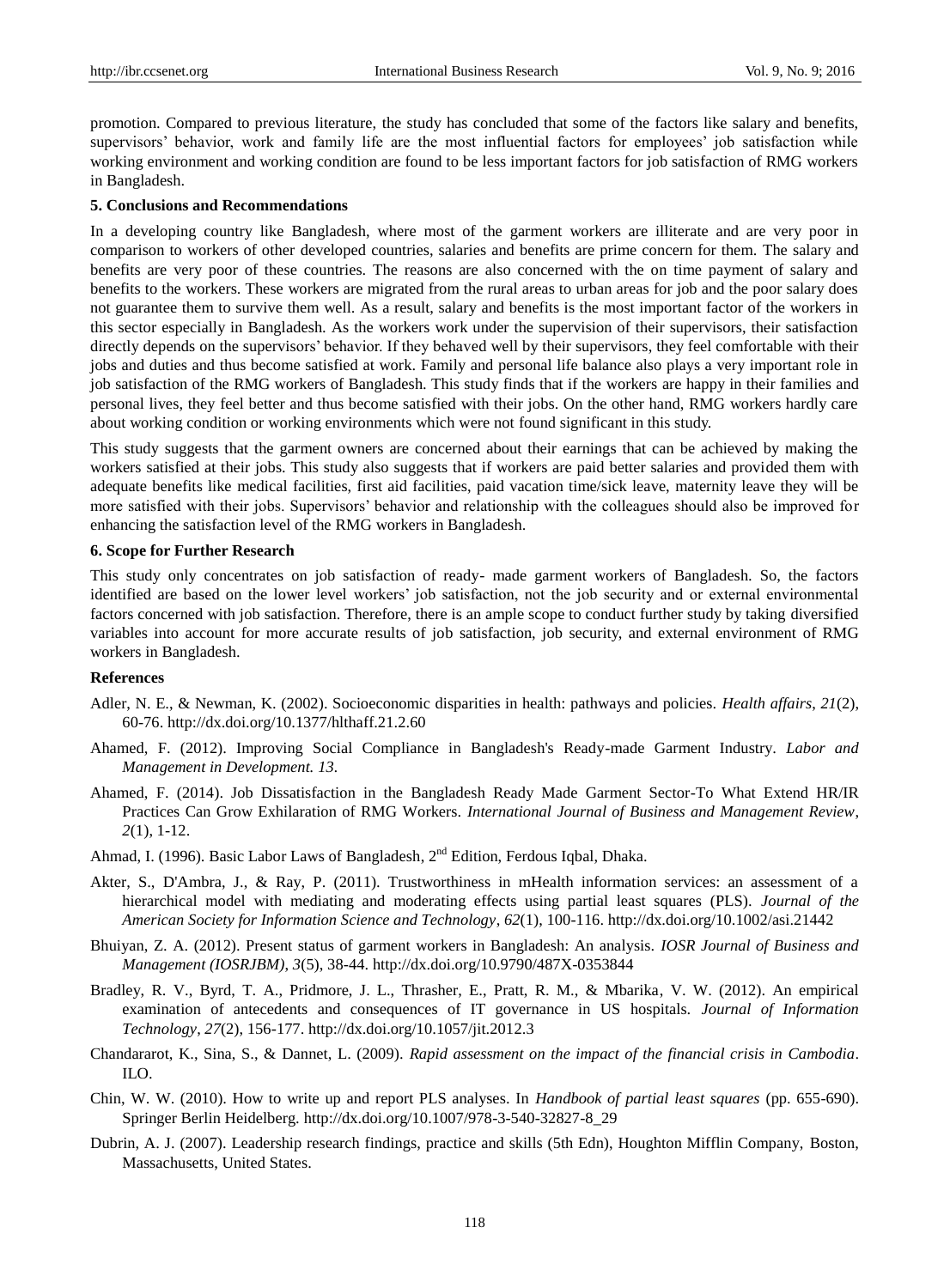- Elangovan, A. R., & Lin Xie, J. (2000). Effects of perceived power of supervisor on subordinate work attitudes. *Leadership & Organization Development Journal*, *21*(6), 319-328[. http://dx.doi.org/10.1108/01437730010343095](http://dx.doi.org/10.1108/01437730010343095)
- Ernst, K. E., & Ozeki, C. (1998). Work–family conflict, policies, and the job–life satisfaction relationship: A review and directions for organizational behavior–human resources research. *Journal of applied psychology*, *83*(2), 139. <http://dx.doi.org/10.1037/0021-9010.83.2.139>
- Fornell, C., & Larcker, D. F. (1981). Evaluating structural equation models with unobservable variables and measurement error. *Journal of marketing research*, 39-50.<http://dx.doi.org/10.2307/3151312>
- Gerbing, D. W., & Anderson, J. C. (1988). An updated paradigm for scale development incorporating unidimensionality and its assessment. *Journal of marketing research*, 186-192[. http://dx.doi.org/10.2307/3172650](http://dx.doi.org/10.2307/3172650)
- Greenhaus, J. H., Collins, K. M., & Shaw, J. D. (2003). The relation between work–family balance and quality of life. *Journal of vocational behavior*, *63*(3), 510-531. [http://dx.doi.org/10.1016/S0001-8791\(02\)00042-8](http://dx.doi.org/10.1016/S0001-8791%2802%2900042-8)
- Gürbüz, S. (2009). The effect of high performance HR practices on employees' job satisfaction. *Istanbul University Journal of the School of Business Administration*, *38*(2), 110-123.
- Hair, J. F., Anderson, R. E., Tatham, R. L., & Black, W. C. (1998).Multivariate Data Analysis with Readings, 5th Edition. Macmillan, New York.
- Henseler, J., Ringle, C. M., & Sinkovics, R. R. (2009). The use of partial least squares path modeling in international marketing. *Advances in international marketing*, *20*(1), 277-319.
- Hossain, H., Jahan, R., & Sobhan, S. (1990). *No better option? industrial women workers in Bangladesh*. University Press.
- Hossan, C. G., Sarker, M., Rahman, A., & Afroze, R. (2012). An Assessment of Managerial Skills in the Labour Intensive Industry: A Case Study of a Garments Manufacturing Firm. *Journal of Accounting, Business & Management*, *19*(2).
- Huda, S. S., & Akhtar, N. (2011). Employee's View on Job Satisfaction: A Study on Garments Industry in Bangladesh. *Indus Journal of Management & Social Science (IJMSS)*, *5*(1), 1-9.
- Hulland, J., & Richard Ivey School of Business. (1999). Use of partial least squares (PLS) in strategic management research: A review of four recent studies. *Strategic management journal*, *20*(2), 195-204. [http://dx.doi.org/10.1002/\(SICI\)1097-0266\(199902\)20:2<195::AID-SMJ13>3.0.CO;2-7](http://dx.doi.org/10.1002/%28SICI%291097-0266%28199902%2920:2%3C195::AID-SMJ13%3E3.0.CO;2-7)
- Islam, M. K., & Zahid, D. (2012). Socioeconomic Deprivation and Garment Worker Movement in Bangladesh: A Sociological Analysis. *American Journal of Sociological Research*, *2*(4), 82-89.
- Islam, M. S., Faruk, M. O., Khatun, R., & Rahman, M. E. (2014). Conflict between Workers and Organization in RMG Sector Where Security of Sustainable Human Resource Development: A Study on Dhaka City, Bangladesh. *International Journal of Business and Management Invention*, *3*(4), 52-66.
- Islam, N., & Chowdhuri, A. S. M. M. B. (2014). SOCIO-ECONOMIC FACTORS OF READYMADE GARMENTS WORKERS IN BANGLADESH. *Journal of Marketing, 15.*
- Jamaly, R., & Wickramanayake, E. (1996). Women workers in the garment industry in Dhaka, Bangladesh. *Development in Practice*, 156-161.
- Khan, S. F., Akhtar, S., Afzaal, A., & Kausar, A. (2005). A Sociological Study of Working Women in Informal Sector of Readymade Garments Industry in Faisalabad (Pakistan). *Journal of Agricultural and Social Sciences*, *1*(1), 60-61.
- Khatun, R., & Shamsuzzaman, M. (2015). Employee's Views on Job Satisfaction: A Study on Garment Industry (AKH Group), Bangladesh. *International Journal of Research in Management & Business Studies, 2*(2).
- Kibria, N. (1998). *Becoming a garments worker: The mobilization of women into the garments factories of Bangladesh*. UNRISD.
- Kumar, A. (2006). Bangladesh: Industrial chaos worsens political instability. *South Asia Analysis Group, Paper*, (1852).
- Locke, E. A. (1976). The nature and causes of job satisfaction. *Handbook of industrial and organizational psychology*, *1*, 1297-1343.
- MacKinnon, D. P. (2008). *Introduction to statistical mediation analysis*. Routledge.
- Marchington, M., & Wilkinson, A. J. (2008). Human Resource Management at Work: People Management and Development.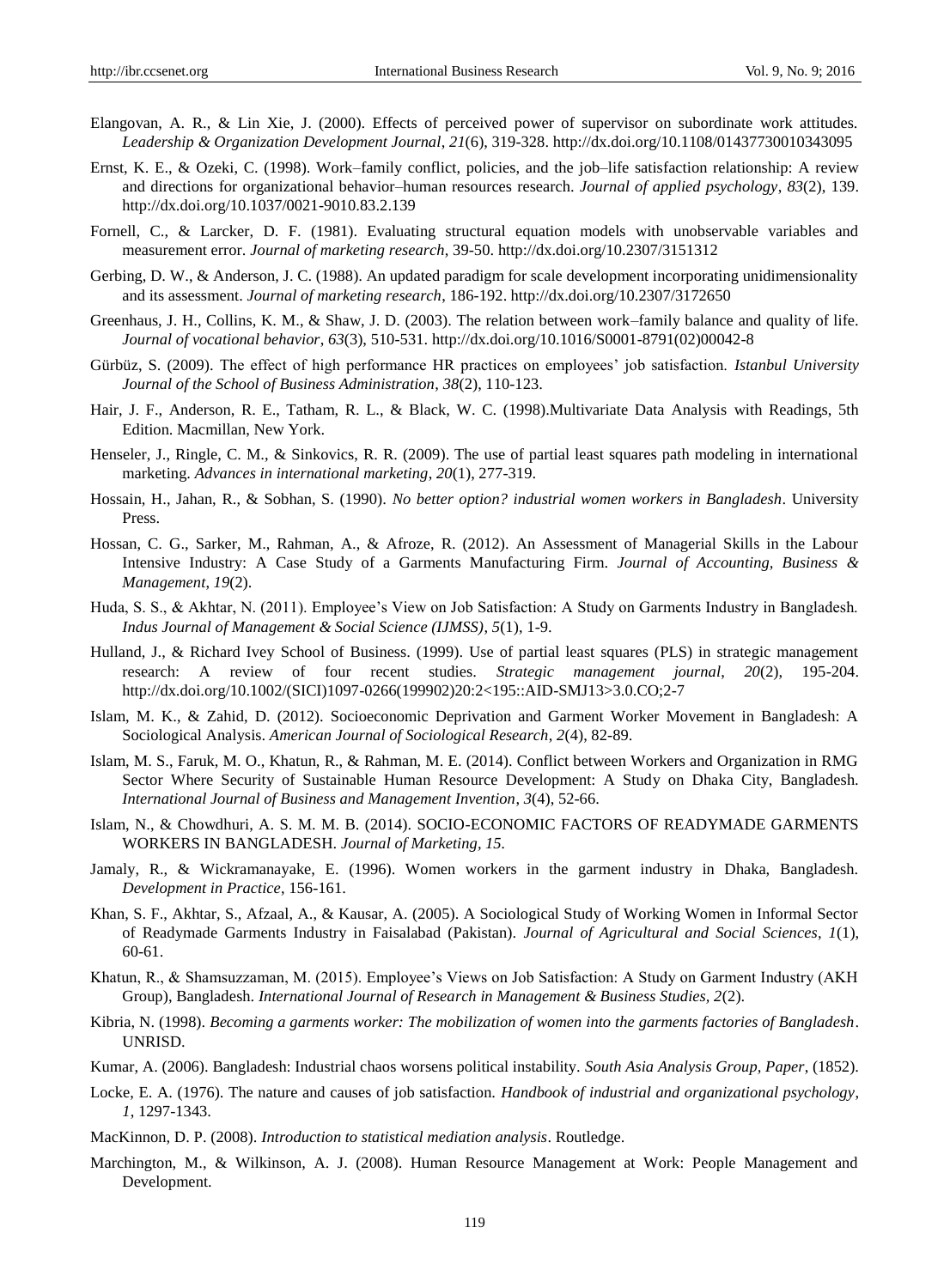- Miller, D. (2012). *Last nightshift in Savar: The story of the spectrum sweater factory collapse*. McNidder and Grace Limited.
- Miller, H. E., & Rosse, J. G. (2002). Emotional reserve and adaptation to job dissatisfaction. *The psychology of work: Theoretically based empirical research*, 205-231.
- Morshed, M. M. (2007). A study on Labour rights implementing in Ready-made garments (RMG) industry in Bangladesh. *Bridging the gap between theory and practice, Theses collection, Centre for Asia Pacific Social Transformation Studies, (CAPSTRANS), University of Wollongong*.
- Nahar, N., Ali, R. N., & Begum, F. (2010). Occupational Health Hazards in Garment Sector. *Int. J. BioRes*, *1*(2), 01-06.
- Nunnally, J. C. (1970). Introduction to psychological measurement.
- Nunnally, J. C., & Bernstein, I. H. (1978). Psychometric theory.
- Nunnally, J. C., Bernstein, I. H., & Berge, J. M. T. (1967). *Psychometric theory* (Vol. 226). New York: McGraw-Hill.
- Paul-Majumder, P., & Begum, A. (2000). The Gender Imbalances in the Export Garment Industry in Bangladesh: Policy Research Report on Gender and Development'. *Washington, DC: World Bank*.
- Pushpakumari, M. D. (2008, January). The impact of job satisfaction on job performance: An empirical analysis. In *City Forum, 9*(1), 89-105.
- Robbins, S. P. (2001). *Organizational behavior, 14/E*. Pearson Education India.
- Sajhau, J. P. (2005). *Promoting fair globalization in textiles and clothing in a post-MFA environment: report for discussion at the Tripartite Meeting on Promoting Fair Globalization in Textiles and Clothing in a Post-MFA Environment, Geneva, 2005*. Intl Labour Organisation.
- Sarker, M. A. R., & Afroze, R. (2014). Can HRM practices improve job satisfaction of Ready Made Garment (RMG) workers in Bangladesh? An alternative solution to recent unrest. *International Journal of Business and Management*, *9*(10), 185[. http://dx.doi.org/10.5539/ijbm.v9n10p185](http://dx.doi.org/10.5539/ijbm.v9n10p185)
- Shabnam, S., & Sarker, A. R. (2012). Impact of CSR and Internal Marketing on Employee Job Satisfaction and Organisational Commitment: A Case Study from Export-Oriented SMEs in Bangladesh. *World Journal of Social Sciences*, *2*(7).
- Smith, P. C., Kendall, L. M., & Hulin, C. L. (1969). The measurement of satisfaction in work and retirement: A strategy for the study of attitudes.
- Spector, P. E. (1997). *Job satisfaction: Application, assessment, causes, and consequences* (Vol. 3). Sage publications. <http://dx.doi.org/10.4135/9781452231549>
- Taylor, S. (2005). *People resourcing*. CIPD Publishing.
- Tiotangco, A., & Nunag, W. (2012). Sanitation, Hygiene, Health and Socio-economic Profiles of the Beneficiaries of the Far Eastern University (FEU) GawadKalinga (GK) Village Housing Project.
- Uddin, M. G. S. (2009). Wage Productivity and Wage Income Differential in Labor Market: Evidence from RMG Sector in Bangladesh. *Asian Social Science*, *4*(12), 92.
- Wright, P. M., Gardner, T. M., & Moynihan, L. M. (2003). The impact of HR practices on the performance of business units. *Human Resource Management Journal*, *13*(3), 21-36[. http://dx.doi.org/10.1111/j.1748-8583.2003.tb00096.x](http://dx.doi.org/10.1111/j.1748-8583.2003.tb00096.x)
- Zimmer, Z., Chayovan, N., Lin, H. S., & Natividad, J. (2004). How indicators of socioeconomic status relate to physical functioning of older adults in three Asian societies. *Research on Aging*, *26*(2), 224-258. <http://dx.doi.org/10.1177/0164027503260624>
- Zohir, S. C. (2007). *Role of Dhaka export processing zone: Employment and empowerment*. Bangladesh Institute of Development Studies.